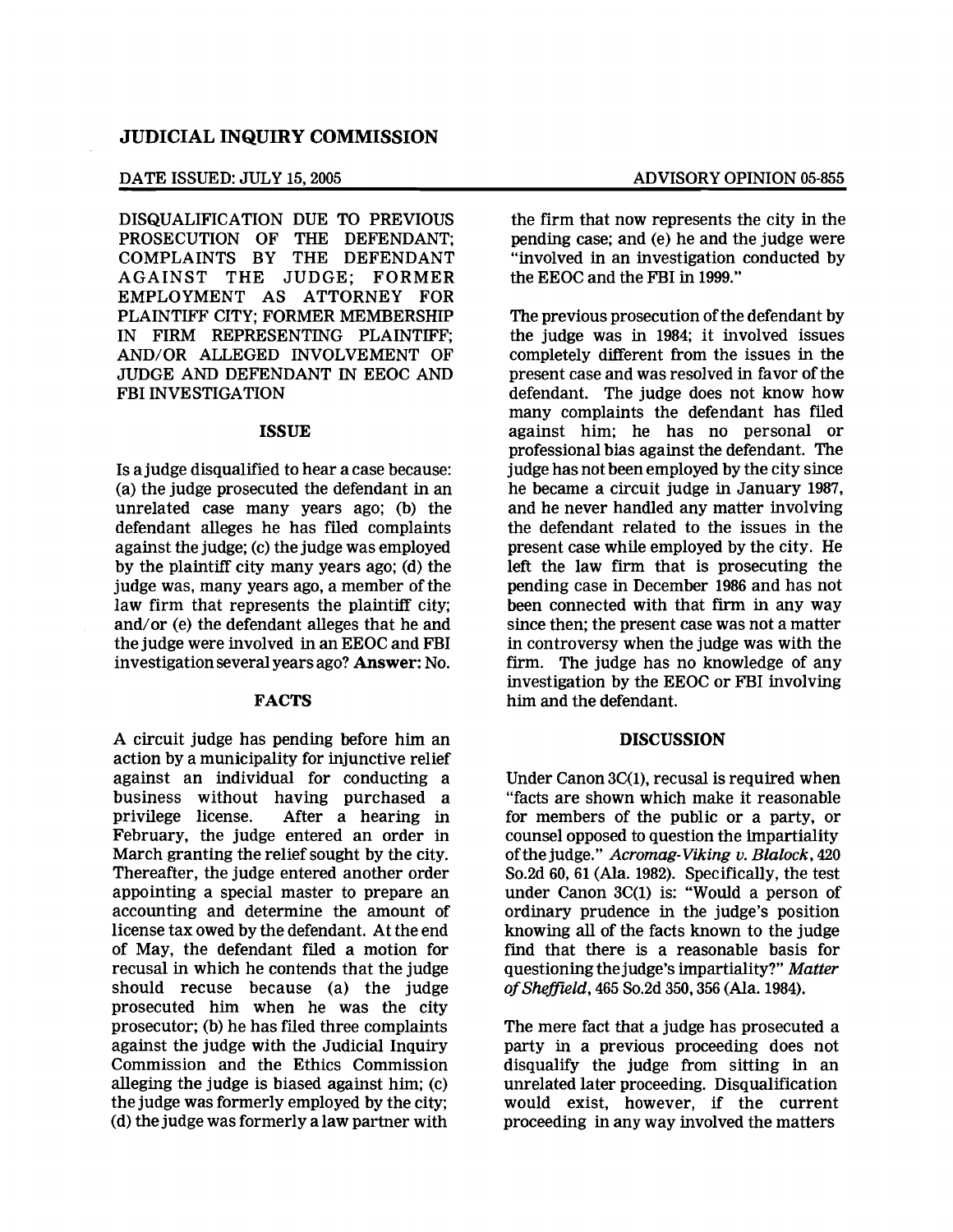# ADVISORY OPINION 05·855 PAGE 2

or facts previously prosecuted. Advisory Opinions 89-364 and 91-460. The prosecution ofthe defendant twenty years ago is unrelated to the case now pending before the judge. In the Commission's opinion, that prosecution does not create a reasonable question as to the judge's impartiality.

The Commission has long held that a litigant's actions toward or statements about a judge during the course of a judicial proceeding do not cause the judge to be disqualified unless the judge is actually influenced and develops a personal bias or prejudice as a result. See, e.g., Advisory Opinions 90-391 and 98-686. To hold otherwise would allow a litigant to control judicial proceedings by making complaints whenever the litigant becomes dissatisfied with the course ofthe proceedings, which would cause chaos in the conduct ofthose proceedings and in the administration of justice.  $Id$ . In Advisory Opinion 87-292, the Commission concluded that the mere fact that a litigant claims to have previously filed a complaint with the Commission does not cause the judge's disqualification. InAdvisory Opinion 92-447, the Commission stated that it is "wellsettled that a judge is not disqualified from sitting in a proceeding merely because the judge has been made aware that one of the parties hasfiled a complaint against thejudge with the Judicial Inquiry Commission.... However, a judge must disqualify himself if the judge determines that the filing of the complaint has generated a personal bias or prejudice in the judge against the party." See *also,* Advisory Opinions 97-655 and 98-686. The Commission has also recognized that special circumstances might exist such that the filing of the particular complaint actually causes the judge's impartiality to be reasonably questionable. See Advisory Opinion 98-686 and opinions cited therein.

The judge in the present case has not been affected by any complaints that the defendant may have filed against him, and there are no special circumstances related to a complaint

that would cause the judge's impartiality to be reasonably questionable. Thus, it is the opinion of the Commission that the judge is not disqualified due to complaints that the defendant may have filed against him.

The Commission has previously concluded that ajudge is disqualified from hearing cases in which former clients in unrelated matters appear for a period of two years from the time the representation ceases; after that time, a number of factors should be considered in determining whether the judge's impartiality continues to be reasonably questionable. Those factors include the nature of the prior and present cases; the nature of the prior representation; the frequency and duration of, and the time that has passed since, the prior representation. Advisory Opinion 99 740. The Commission is of the opinion that the inquiring judge is not disqualified on account of haVing been employed as the prosecutor for the plaintiffcity almost twenty years ago.

Under Canon 3C(1)(b), a judge is disqualified to hear cases where a lawyer with whom the judge previously practiced law served during such association as a lawyer in the matter in controversy. In cases in which a judge's former law partner is representing a party, the Commission has held that a judge should disqualify himself from any such proceeding if the former law partner represented that party in the matter in question during the period ofthe partnership, but that thejudge is not disqualified if the former law partner did not represent the party in the matter in controversy while he and the judge were partners. Advisory Opinion 95-546.

The judge states that he has no knowledge of the investigation in 1999 that the defendant alleges. The recusal motion does not provide an information about it. On the basis of the facts presented, the Commission finds no reasonable basis to question the judge's impartiality in connection with the asserted investigation.